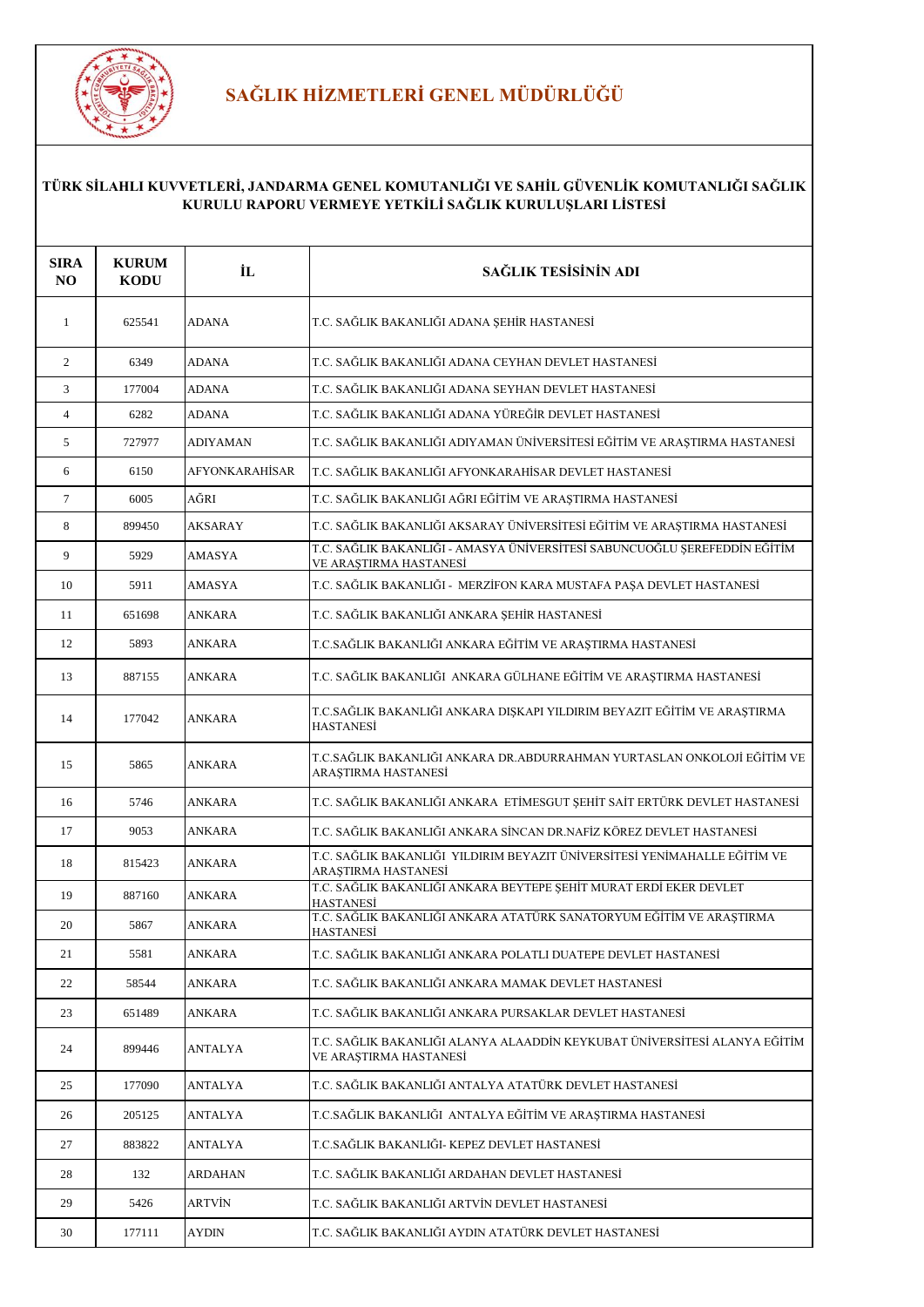| <b>SIRA</b><br>N <sub>O</sub> | <b>KURUM</b><br><b>KODU</b> | İL                | SAĞLIK TESİSİNİN ADI                                                                                     |
|-------------------------------|-----------------------------|-------------------|----------------------------------------------------------------------------------------------------------|
| 31                            | 5389                        | <b>AYDIN</b>      | T.C. SAĞLIK BAKANLIĞI AYDIN DEVLET HASTANESİ                                                             |
| 32                            | 5293                        | <b>AYDIN</b>      | T.C. SAĞLIK BAKANLIĞI AYDIN NAZİLLİ DEVLET HASTANESİ.                                                    |
| 33                            | 177124                      | <b>BALIKESIR</b>  | T.C. SAĞLIK BAKANLIĞI BALIKESİR ATATÜRK ŞEHİR HASTANESİ                                                  |
| 34                            | 6824                        | <b>BALIKESIR</b>  | T.C. SAĞLIK BAKANLIĞI BALIKESİR BANDIRMA EĞİTİM VE ARAŞTIRMA HASTANESİ                                   |
| 35                            | 5286                        | <b>BALIKESIR</b>  | T.C. SAĞLIK BAKANLIĞI BALIKESİR DEVLET HASTANESİ                                                         |
| 36                            | 148                         | <b>BARTIN</b>     | T.C. SAĞLIK BAKANLIĞI BARTIN DEVLET HASTANESİ                                                            |
| 37                            | 223429                      | <b>BATMAN</b>     | T.C. SAĞLIK BAKANLIĞI BATMAN EĞİTİM VE ARAŞTIRMA HASTANESİ                                               |
| 38                            | 261                         | <b>BAYBURT</b>    | T.C. SAĞLIK BAKANLIĞI BAYBURT DEVLET HASTANESİ                                                           |
| 39                            | 5164                        | <b>BİLECİK</b>    | T.C. SAĞLIK BAKANLIĞI BİLECİK EĞİTİM VE ARAŞTIRMA HASTANESİ                                              |
| 40                            | 5116                        | BİNGÖL            | T.C. SAĞLIK BAKANLIĞI BİNGÖL DEVLET HASTANESİ                                                            |
| 41                            | 5068                        | <b>BITLIS</b>     | T.C. SAĞLIK BAKANLIĞI BİTLİS DEVLET HASTANESİ                                                            |
| 42                            | 5055                        | <b>BITLIS</b>     | T.C. SAĞLIK BAKANLIĞI BİTLİS TATVAN DEVLET HASTANESİ                                                     |
| 43                            | 809300                      | <b>BOLU</b>       | T.C. SAĞLIK BAKANLIĞI BOLU ABANT İZZET BAYSAL ÜNİVERSİTESİ İZZET BAYSAL<br>EĞİTİM VE ARAŞTIRMA HASTANESİ |
| 44                            | 851533                      | <b>BOLU</b>       | T.C. SAĞLIK BAKANLIĞI BOLU İZZET BAYSAL DEVLET HASTANESİ                                                 |
| 45                            | 4953                        | <b>BURDUR</b>     | T.C. SAĞLIK BAKANLIĞI BURDUR BUCAK DEVLET HASTANESİ                                                      |
| 46                            | 4973                        | <b>BURDUR</b>     | T.C. SAĞLIK BAKANLIĞI BURDUR DEVLET HASTANESİ                                                            |
| 47                            | 690653                      | <b>BURSA</b>      | T.C. SAĞLIK BAKANLIĞI BURSA ŞEHİR HASTANESİ                                                              |
| 48                            | 177154                      | <b>BURSA</b>      | T.C. SAĞLIK BAKANLIĞI BURSA ÇEKİRGE DEVLET HASTANESİ                                                     |
| 49                            | 4815                        | <b>BURSA</b>      | T.C. SAĞLIK BAKANLIĞI BURSA İNEGÖL DEVLET HASTANESİ                                                      |
| 50                            | 388466                      | <b>BURSA</b>      | T.C.SAĞLIK BAKANLIĞI BURSA YÜKSEK İHTİSAS EĞİTİM VE ARAŞTIRMA HASTANESİ                                  |
| 51                            | 4726                        | CANAKKALE         | T.C. SAĞLIK BAKANLIĞI ÇANAKKALE MEHMET AKİF ERSOY DEVLET HASTANESİ                                       |
| 52                            | 4680                        | <b>CANKIRI</b>    | T.C. SAĞLIK BAKANLIĞI ÇANKIRI DEVLET HASTANESİ                                                           |
| 53                            | 4609                        | <b>CORUM</b>      | T.C. SAĞLIK BAKANLIĞI HİTİT ÜNİVERSİTESİ EROL OLÇOK EĞİTİM VE ARAŞTIRMA<br>HASTANESİ                     |
| 54                            | 4527                        | <b>DENİZLİ</b>    | T.C. SAĞLIK BAKANLIĞI DENİZLİ DEVLET HASTANESİ                                                           |
| 55                            | 177192                      | <b>DENİZLİ</b>    | T.C. SAĞLIK BAKANLIĞI DENİZLİ SERVERGAZİ DEVLET HASTANESİ                                                |
| 56                            | 22506                       | DİYARBAKIR        | T.C. SAĞLIK BAKANLIĞI DİYARBAKIR DAĞKAPI DEVLET HASTANESİ                                                |
| 57                            | 349922                      | <b>DİYARBAKIR</b> | T.C.SAĞLIK BAKANLIĞI  DİYARBAKIR GAZİ YAŞARGİL EĞİTİM VE ARAŞTIRMA<br>HASTANESİ                          |
| 58                            | 182855                      | <b>DÜZCE</b>      | T.C. SAĞLIK BAKANLIĞI DÜZCE ATATÜRK DEVLET HASTANESİ                                                     |
| 59                            | 4341                        | <b>EDİRNE</b>     | T.C. SAĞLIK BAKANLIĞI EDİRNE SULTAN 1. MURAT DEVLET HASTANESİ                                            |
| 60                            | 656194                      | ELAZIĞ            | T.C.SAĞLIK BAKANLIĞI ELAZIĞ FETHİ SEKİN ŞEHİR HASTANESİ                                                  |
| 61                            | 459527                      | <b>ERZINCAN</b>   | T.C. SAĞLIK BAKANLIĞI ERZİNCAN ÜNİVERSİTESİ  MENGÜCEK GAZİ EĞİTİM VE<br>ARAŞTIRMA HASTANESİ              |
| 62                            | 196186                      | <b>ERZURUM</b>    | T.C.SAĞLIK BAKANLIĞI ERZURUM BÖLGE EĞİTİM VE ARAŞTIRMA HASTANESİ                                         |
| 63                            | 887158                      | <b>ERZURUM</b>    | T.C. SAĞLIK BAKANLIĞI ERZURUM MAREŞAL ÇAKMAK DEVLET HASTANESİ                                            |
| 64                            | 656195                      | <b>ESKİŞEHİR</b>  | T.C. SAĞLIK BAKANLIĞI ESKİŞEHİR ŞEHİR HASTANESİ                                                          |
| 65                            | 177230                      | <b>ESKİŞEHİR</b>  | T.C. SAĞLIK BAKANLIĞI ESKİŞEHİR YUNUS EMRE DEVLET HASTANESİ                                              |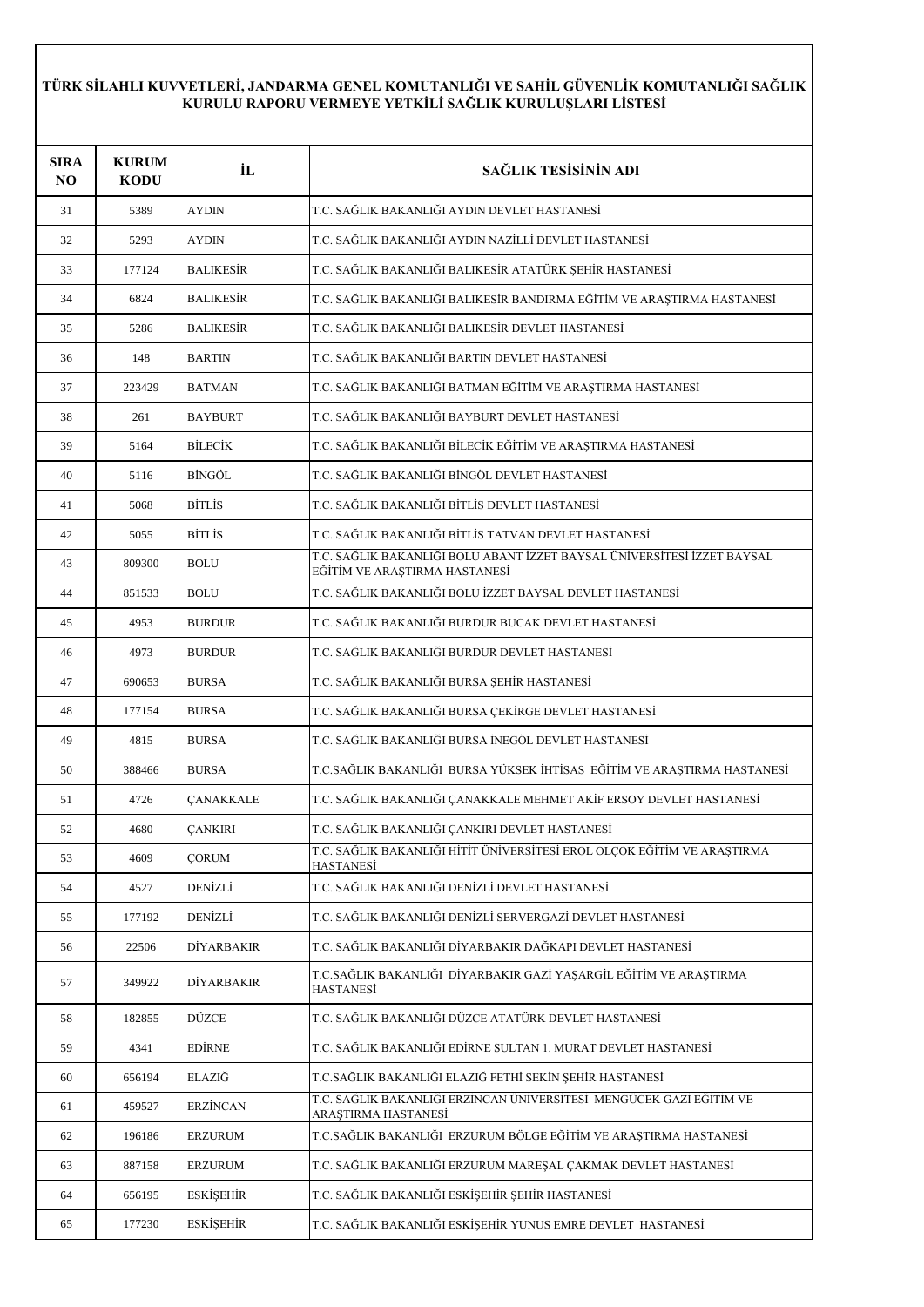| <b>SIRA</b><br>NO. | <b>KURUM</b><br><b>KODU</b> | İL               | SAĞLIK TESİSİNİN ADI                                                                         |
|--------------------|-----------------------------|------------------|----------------------------------------------------------------------------------------------|
| 66                 | 177238                      | <b>GAZİANTEP</b> | T.C. SAĞLIK BAKANLIĞI GAZİANTEP 25 ARALIK DEVLET HASTANESİ                                   |
| 67                 | 863715                      | GAZİANTEP        | T.C. SAĞLIK BAKANLIĞI GAZİANTEP DR. ERSİN ARSLAN EĞİTİM VE ARAŞTIRMA<br><b>HASTANESİ</b>     |
| 68                 | 196187                      | GAZİANTEP        | T.C. SAĞLIK BAKANLIĞI GAZİANTEP ŞEHİTKAMİL DEVLET HASTANESİ                                  |
| 69                 | 38332                       | <b>GİRESUN</b>   | T.C. SAĞLIK BAKANLIĞI GİRESUN EĞİTİM VE ARAŞTIRMA HASTANESİ                                  |
| 70                 | 3811                        | GÜMÜŞHANE        | T.C. SAĞLIK BAKANLIĞI GÜMÜŞHANE DEVLET HASTANESİ                                             |
| 71                 | 3798                        | HAKKARİ          | T.C. SAĞLIK BAKANLIĞI HAKKARİ DEVLET HASTANESİ                                               |
| 72                 | 3774                        | HAKKARİ          | T.C. SAĞLIK BAKANLIĞI HAKKARİ YÜKSEKOVA DEVLET HASTANESİ                                     |
| 73                 | 6758                        | HATAY            | T.C. SAĞLIK BAKANLIĞI HATAY İSKENDERUN DEVLET HASTANESİ                                      |
| 74                 | 878716                      | <b>HATAY</b>     | T.C. SAĞLIK BAKANLIĞI HATAY EĞİTİM VE ARAŞTIRMA HASTANESİ                                    |
| 75                 | 80                          | IĞDIR            | T.C. SAĞLIK BAKANLIĞI IĞDIR DEVLET HASTANESİ                                                 |
| 76                 | 606256                      | <b>ISPARTA</b>   | T.C. SAĞLIK BAKANLIĞI ISPARTA ŞEHİR HASTANESİ                                                |
| 77                 | 610581                      | <b>ISPARTA</b>   | T.C. SAĞLIK BAKANLIĞI ISPARTA ŞEHİT YUNUS EMRE DEVLET HASTANESİ                              |
| 78                 | 177300                      | İSTANBUL         | T.C.SAĞLIK BAKANLIĞI İSTANBUL PROF. DR. CEMİL TAŞCIOĞLU ŞEHİR HASTANESİ                      |
| 79                 | 3324                        | İSTANBUL         | T.C.SAĞLIK BAKANLIĞI ŞİŞLİ HAMİDİYE ETFAL EĞİTİM VE ARAŞTIRMA HASTANESİ                      |
| 80                 | 3407                        | İSTANBUL         | T.C.SAĞLIK BAKANLIĞI İSTANBUL GAZİOSMANPAŞA EĞİTİM VE ARAŞTIRMA HASTANESİ                    |
| 81                 | 183567                      | İSTANBUL         | T.C.SAĞLIK BAKANLIĞI İSTANBUL BAĞCILAR EĞİTİM VE ARAŞTIRMA HASTANESİ                         |
| 82                 | 3457                        | İSTANBUL         | T.C.SAĞLIK BAKANLIĞI İSTANBUL BAKIRKÖY DR.SADİ KONUK EĞİTİM VE ARAŞTIRMA<br><b>HASTANESI</b> |
| 83                 | 177297                      | İSTANBUL         | T.C.SAĞLIK BAKANLIĞI İSTANBUL EĞİTİM VE ARAŞTIRMA HASTANESİ                                  |
| 84                 | 3384                        | İSTANBUL         | T.C.SAĞLIK BAKANLIĞI HASEKİ EĞİTİM VE ARAŞTIRMA HASTANESİ                                    |
| 85                 | 426876                      | İSTANBUL         | T.C.SAĞLIK BAKANLIĞI KANUNİ SULTAN SÜLEYMAN EĞİTİM VE ARAŞTIRMA HASTANESİ                    |
| 86                 | 3374                        | İSTANBUL         | T.C.SAĞLIK BAKANLIĞI KARTAL DR.LÜTFİ KIRDAR ŞEHİR HASTANESİ                                  |
| 87                 | 3347                        | İSTANBUL         | T.C. SAĞLIK BAKANLIĞI İSTANBUL PENDİK DEVLET HASTANESİ                                       |
| 88                 | 395236                      | İSTANBUL         | T.C. SAĞLIK BAKANLIĞI MARMARA ÜNİVERSİTESİ PENDİK EĞİTİM VE ARAŞTIRMA<br><b>HASTANESI</b>    |
| 89                 | 177709                      | İSTANBUL         | T.C. SAĞLIK BAKANLIĞI İSTANBUL FATİH SULTAN MEHMET EĞİTİM VE ARAŞTIRMA<br><b>HASTANESİ</b>   |
| 90                 | 177296                      | İSTANBUL         | T.C. SAĞLIK BAKANLIĞI GÖZTEPE PROF. DR. SÜLEYMAN YALÇIN ŞEHİR HASTANESİ                      |
| 91                 | 3305                        | İSTANBUL         | T.C.SAĞLIK BAKANLIĞI  İSTANBUL HAYDARPAŞA NUMUNE EĞİTİM VE ARAŞTIRMA<br><b>HASTANESİ</b>     |
| 92                 | 14555                       | İSTANBUL         | T.C. SAĞLIK BAKANLIĞI İSTANBUL ÜMRANİYE EĞİTİM VE ARAŞTIRMA HASTANESİ                        |
| 93                 | 177708                      | İSTANBUL         | T.C. SAĞLIK BAKANLIĞI İSTANBUL ÜSKÜDAR DEVLET HASTANESİ                                      |
| 94                 | 887161                      | İSTANBUL         | T.C. SAĞLIK BAKANLIĞI İSTANBUL SULTAN 2. ABDÜLHAMİD HAN EĞİTİM VE<br>ARAȘTIRMA HASTANESİ     |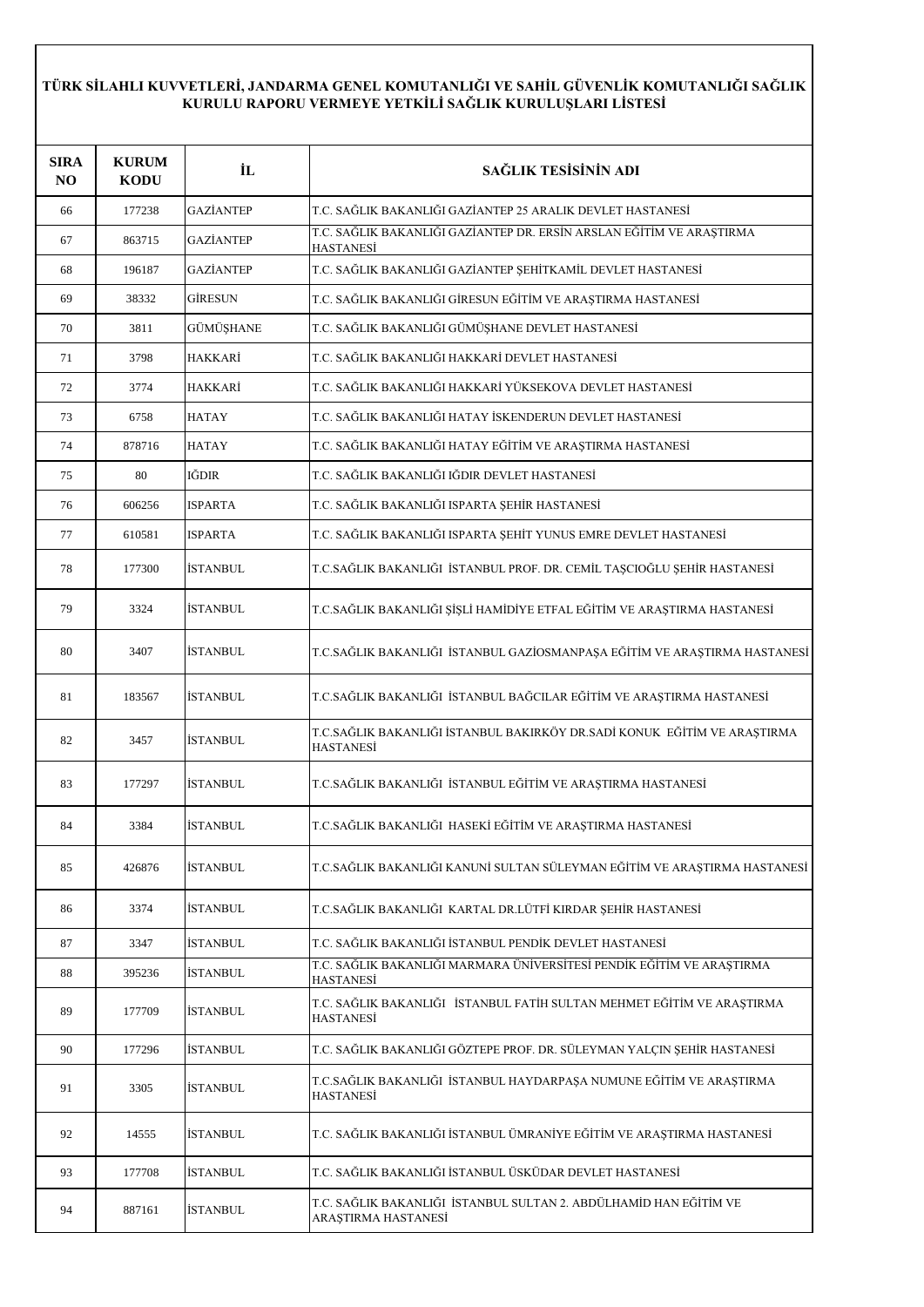| <b>SIRA</b><br>NO. | <b>KURUM</b><br><b>KODU</b> | İL                   | SAĞLIK TESİSİNİN ADI                                                                                |
|--------------------|-----------------------------|----------------------|-----------------------------------------------------------------------------------------------------|
| 95                 | 14182                       | <b>İSTANBUL</b>      | T.C. SAĞLIK BAKANLIĞI BEYLİKDÜZÜ DEVLET HASTANESİ                                                   |
| 96                 | 682803                      | <b>İSTANBUL</b>      | T.C. SAĞLIK BAKANLIĞI TAKSİM EĞİTİM VE ARAŞTIRMA HASTANESİ                                          |
| 97                 | 631921                      | <b>İSTANBUL</b>      | T.C. SAĞLIK BAKANLIĞI SANCAKTEPE ŞEHİT PROF. DR. İLHAN VARANK EĞİTİM VE<br>ARAȘTIRMA HASTANESİ      |
| 98                 | 27911                       | <b>İSTANBUL</b>      | T.C. SAĞLIK BAKANLIĞI BAŞAKŞEHİR ÇAM VE SAKURA ŞEHİR HASTANESİ                                      |
| 99                 | 3200                        | İZMİR                | T.C. SAĞLIK BAKANLIĞI İZMİR KATİP ÇELEBİ ÜNİVERSİTESİ ATATÜRK EĞİTİM VE<br>ARAȘTIRMA HASTANESİ      |
| 100                | 177351                      | İZMİR                | T.C.SAĞLIK BAKANLIĞI BOZYAKA EĞİTİM VE ARAŞTIRMA HASTANESİ                                          |
| 101                | 3199                        | İZMİR                | T.C. SAĞLIK BAKANLIĞI İZMİR ALSANCAK NEVVAR SALİH İŞGÖREN DEVLET HASTANESİ                          |
| 102                | 177349                      | İZMİR                | T.C. SAĞLIK BAKANLIĞI İZMİR BUCA SEYFİ DEMİRSOY EĞİTİM VE ARAŞTIRMA<br>HASTANESİ                    |
| 103                | 3048                        | İZMİR                | T.C. SAĞLIK BAKANLIĞI İZMİR BERGAMA NECLA-MİTHAT ÖZTÜRE DEVLET HASTANESİ                            |
| 104                | 3025                        | İZMİR                | T.C. SAĞLIK BAKANLIĞI İZMİR MENEMEN DEVLET HASTANESİ                                                |
| 105                | 177354                      | İZMİR                | T.C.SAĞLIK BAKANLIĞI TEPECİK EĞİTİM VE ARAŞTIRMA HASTANESİ                                          |
| 106                | 3175                        | <b>İZMİR</b>         | T.C.SAĞLIK BAKANLIĞI DR.SUAT SEREN GÖĞÜS HASTALIKLARI VE CERRAHİSİ EĞİTİM<br>VE ARAȘTIRMA HASTANESİ |
| 107                | 859965                      | <b>İZMİR</b>         | T.C. SAĞLIK BAKANLIĞI ÇİĞLİ EĞİTİM VE ARAŞTIRMA HASTANESİ                                           |
| 108                | 3031                        | İZMİR                | T.C. SAĞLIK BAKANLIĞI FOÇA DEVLET HASTANESİ                                                         |
| 109                | 731072                      | <b>KAHRAMANMARAŞ</b> | T.C. SAĞLIK BAKANLIĞI KAHRAMANMARAŞ NECİP FAZIL ŞEHİR HASTANESİ                                     |
| 110                | 401                         | KARABÜK              | T.C. SAĞLIK BAKANLIĞI KARABÜK ÜNİVERSİTESİ KARABÜK EĞİTİM VE ARAŞTIRMA<br><b>HASTANESI</b>          |
| 111                | 280                         | <b>KARAMAN</b>       | T.C. SAĞLIK BAKANLIĞI KARAMAN EĞİTİM VE ARAŞTIRMA HASTANESİ                                         |
| 112                | 2906                        | <b>KARS</b>          | T.C. SAĞLIK BAKANLIĞI KARS HARAKANİ DEVLET HASTANESİ                                                |
| 113                | 6433                        | <b>KASTAMONU</b>     | T.C. SAĞLIK BAKANLIĞI KASTAMONU EĞİTİM VE ARAŞTIRMA HASTANESİ                                       |
| 114                | 647972                      | <b>KAYSERİ</b>       | T.C.SAĞLIK BAKANLIĞI KAYSERİ ŞEHİR HASTANESİ                                                        |
| 115                | 14313                       | <b>KIRIKKALE</b>     | T.C. SAĞLIK BAKANLIĞI KIRIKKALE YÜKSEK İHTİSAS HASTANESİ                                            |
| 116                | 2678                        | KIRKLARELİ           | T.C. SAĞLIK BAKANLIĞI KIRKLARELİ EĞİTİM VE ARAŞTIRMA HASTANESİ                                      |
| 117                | 2659                        | KIRKLARELİ           | T.C. SAĞLIK BAKANLIĞI LÜLEBURGAZ DEVLET HASTANESİ                                                   |
| 118                | 2640                        | <b>KIRSEHİR</b>      | T.C. SAĞLIK BAKANLIĞI AHI EVRAN ÜNIVERSİTESİ EĞİTIM VE ARAŞTIRMA HASTANESİ                          |
| 119                | 3942                        | KİLİS                | T.C. SAĞLIK BAKANLIĞI KİLİS DEVLET HASTANESİ                                                        |
| 120                | 300703                      | KOCAELİ              | T.C. SAĞLIK BAKANLIĞI KOCAELİ İZMİT SEKA DEVLET HASTANESİ                                           |
| 121                | 2559                        | <b>KOCAELI</b>       | T.C. SAĞLIK BAKANLIĞI KOCAELİ DARICA FARABİ EĞİTİM VE ARAŞTIRMA HASTANESİ                           |
| 122                | 322025                      | KOCAELÍ              | T.C.SAĞLIK BAKANLIĞI DERİNCE EĞİTİM VE ARAŞTIRMA HASTANESİ                                          |
| 123                | 2597                        | KOCAELİ              | T.C. SAĞLIK BAKANLIĞI KOCAELİ DEVLET HASTANESİ                                                      |
| 124                | 177423                      | KOCAELİ              | T.C. SAĞLIK BAKANLIĞI KOCAELİ GEBZE FATİH DEVLET HASTANESİ                                          |
| 125                | 2532                        | KOCAELİ              | T.C. SAĞLIK BAKANLIĞI KOCAELİ GÖLCÜK NECATİ ÇELİK DEVLET HASTANESİ (Donanma<br>Ek Binası)           |
| 126                | 343333                      | <b>KONYA</b>         | T.C. SAĞLIK BAKANLIĞI KONYA BEYHEKİM EĞİTİM VE ARAŞTIRMA HASTANESİ                                  |
| 127                | 2498                        | <b>KONYA</b>         | T.C. SAĞLIK BAKANLIĞI KONYA NUMUNE HASTANESİ                                                        |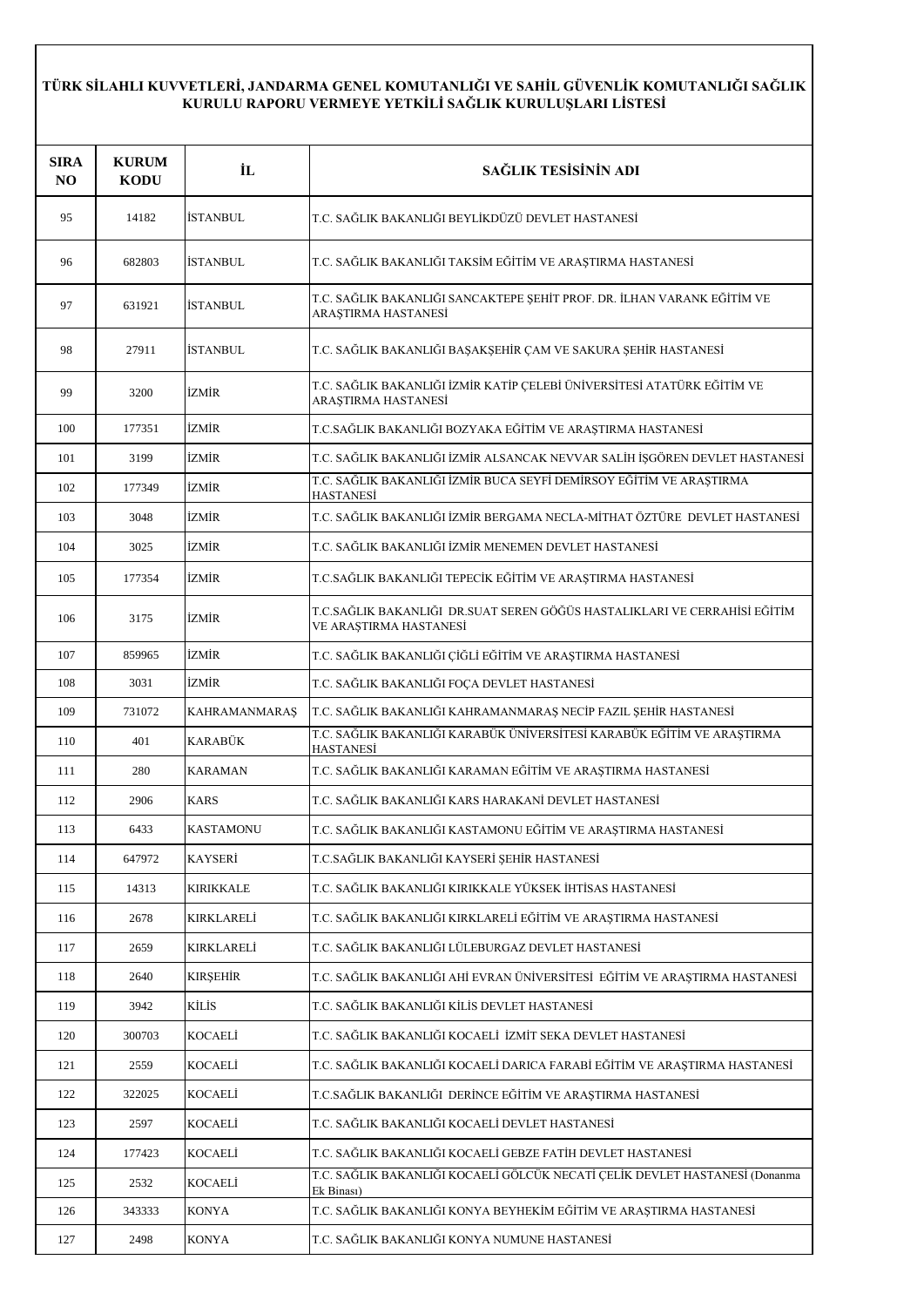| <b>SIRA</b><br>N <sub>O</sub> | <b>KURUM</b><br><b>KODU</b> | İL                      | SAĞLIK TESİSİNİN ADI                                                                             |
|-------------------------------|-----------------------------|-------------------------|--------------------------------------------------------------------------------------------------|
| 128                           | 34975                       | <b>KONYA</b>            | T.C. SAĞLIK BAKANLIĞI KONYA ŞEHİR HASTANESİ                                                      |
| 129                           | 177459                      | KÜTAHYA                 | T.C. SAĞLIK BAKANLIĞI DUMLUPINAR ÜNİVERSİTESİ EVLİYA ÇELEBİ EĞİTİM VE<br>ARAȘTIRMA HASTANESI     |
| 130                           | 2196                        | <b>MALATYA</b>          | T.C. SAĞLIK BAKANLIĞI MALATYA EĞİTİM VE ARAŞTIRMA HASTANESİ                                      |
| 131                           | 6683                        | <b>MANISA</b>           | T.C. SAĞLIK BAKANLIĞI MANİSA AKHİSAR MUSTAFA KİRAZOĞLU DEVLET HASTANESİ                          |
| 132                           | 665361                      | <b>MANISA</b>           | T.C. SAĞLIK BAKANLIĞI MANİSA ŞEHİR HASTANESİ                                                     |
| 133                           | 177479                      | <b>MANISA</b>           | T.C. SAĞLIK BAKANLIĞI MANİSA MERKEZEFENDİ DEVLET HASTANESİ                                       |
| 134                           | 2034                        | <b>MANISA</b>           | T.C. SAĞLIK BAKANLIĞI MANİSA SALİHLİ DEVLET HASTANESİ                                            |
| 135                           | 1992                        | <b>MANISA</b>           | T.C. SAĞLIK BAKANLIĞI MANİSA SOMA DEVLET HASTANESİ                                               |
| 136                           | 1889                        | <b>MARDİN</b>           | T.C. SAĞLIK BAKANLIĞI MARDİN EĞİTİM VE ARAŞTIRMA HASTANESİ                                       |
| 137                           | 3506                        | <b>MERSIN</b>           | T.C. SAĞLIK BAKANLIĞI MERSİN SİLİFKE DEVLET HASTANESİ                                            |
| 138                           | 3476                        | <b>MERSIN</b>           | T.C. SAĞLIK BAKANLIĞI MERSİN TARSUS DEVLET HASTANESİ                                             |
| 139                           | 177279                      | <b>MERSIN</b>           | T.C. SAĞLIK BAKANLIĞI MERSİN TOROS DEVLET HASTANESİ                                              |
| 140                           | 896368                      | <b>MERSIN</b>           | T.C. SAĞLIK BAKANLIĞI MERSİN ŞEHİR HASTANESİ                                                     |
| 141                           | 3547                        | <b>MERSIN</b>           | T.C. SAĞLIK BAKANLIĞI ANAMUR DEVLET HASTANESİ                                                    |
| 142                           | 1825                        | MUĞLA                   | T.C. SAĞLIK BAKANLIĞI MUĞLA SITKI KOÇMAN ÜNİVERSİTESİ EĞİTİM VE ARAŞTIRMA<br>HASTANESİ           |
| 143                           | 1751                        | MUĞLA                   | T.C. SAĞLIK BAKANLIĞI MUĞLA MARMARİS DEVLET HASTANESİ (Nedip Cengiz Eker Binası)                 |
| 144                           | 1705                        | <b>MUS</b>              | T.C. SAĞLIK BAKANLIĞI MUŞ DEVLET HASTANESİ                                                       |
| 145                           | 1673                        | <b>NEVSEHIR</b>         | T.C. SAĞLIK BAKANLIĞI NEVŞEHİR DEVLET HASTANESİ                                                  |
| 146                           | 899453                      | NİĞDE                   | T.C. SAĞLIK BAKANLIĞI NİĞDE ÖMER HALİSDEMİR ÜNİVERSİTESİ EĞİTİM VE ARAŞTIRMA<br><b>HASTANESI</b> |
| 147                           | 1572                        | ORDU                    | T.C. SAĞLIK BAKANLIĞI ORDU DEVLET HASTANESİ                                                      |
| 148                           | 6230                        | OSMANİYE                | T.C. SAĞLIK BAKANLIĞI OSMANİYE DEVLET HASTANESİ                                                  |
| 149                           | 402565                      | RİZE                    | T.C. SAĞLIK BAKANLIĞI RİZE DEVLET HASTANESİ                                                      |
| 150                           | 299766                      | <b>RİZE</b>             | T.C. SAĞLIK BAKANLIĞI RECEP TAYYİP ERDOĞAN ÜNİVERSİTESİ EĞİTİM VE ARAŞTIRMA<br>HASTANESI         |
| 151                           | 326972                      | SAKARYA                 | T.C. SAĞLIK BAKANLIĞI SAKARYA ÜNİVERSİTESİ EĞİTİM VE ARAŞTIRMA HASTANESİ                         |
| 152                           | 177571                      | <b>SAMSUN</b>           | T.C. SAĞLIK BAKANLIĞI SAMSUN GAZİ DEVLET HASTANESİ                                               |
| 153                           | 348984                      | SAMSUN                  | T.C.SAĞLIK BAKANLIĞI SAMSUN EĞİTİM VE ARAŞTIRMA HASTANESİ                                        |
| 154                           | 1221                        | SİİRT                   | T.C. SAĞLIK BAKANLIĞI SİİRT EĞİTİM VE ARAŞTIRMA HASTANESİ                                        |
| 155                           | 1168                        | SİNOP                   | T.C. SAĞLIK BAKANLIĞI SİNOP ATATÜRK DEVLET HASTANESİ                                             |
| 156                           | 1128                        | SİVAS                   | T.C. SAĞLIK BAKANLIĞI SİVAS NUMUNE HASTANESİ                                                     |
| 157                           | 177624                      | <b><i>ŞANLIURFA</i></b> | T.C. SAĞLIK BAKANLIĞI ŞANLIURFA BALIKLIGÖL DEVLET HASTANESİ                                      |
| 158                           | 324085                      | <b><i>ŞANLIURFA</i></b> | T.C.SAĞLIK BAKANLIĞI ŞANLIURFA MEHMET AKİF İNAN EĞİTİM VE ARAŞTIRMA<br>HASTANESİ                 |
| 159                           | 883819                      | <b><i>ŞANLIURFA</i></b> | T.C.SAĞLIK BAKANLIĞI ŞANLIURFA EĞİTİM VE ARAŞTIRMA HASTANESİ                                     |
| 160                           | 174                         | ŞIRNAK                  | T.C. SAĞLIK BAKANLIĞI ŞIRNAK CİZRE DR.SELAHATTİN CİZRELİOĞLU DEVLET<br><u>HASTANESİ</u>          |
| 161                           | 166                         | <b>ŞIRNAK</b>           | T.C. SAĞLIK BAKANLIĞI ŞIRNAK DEVLET HASTANESİ                                                    |
| 162                           | 14617                       | TEKİRDAĞ                | T.C. SAĞLIK BAKANLIĞI TEKİRDAĞ ÇERKEZKÖY DEVLET HASTANESİ                                        |
| 163                           | 1034                        | TEKİRDAĞ                | T.C. SAĞLIK BAKANLIĞI TEKİRDAĞ ÇORLU DEVLET HASTANESİ                                            |